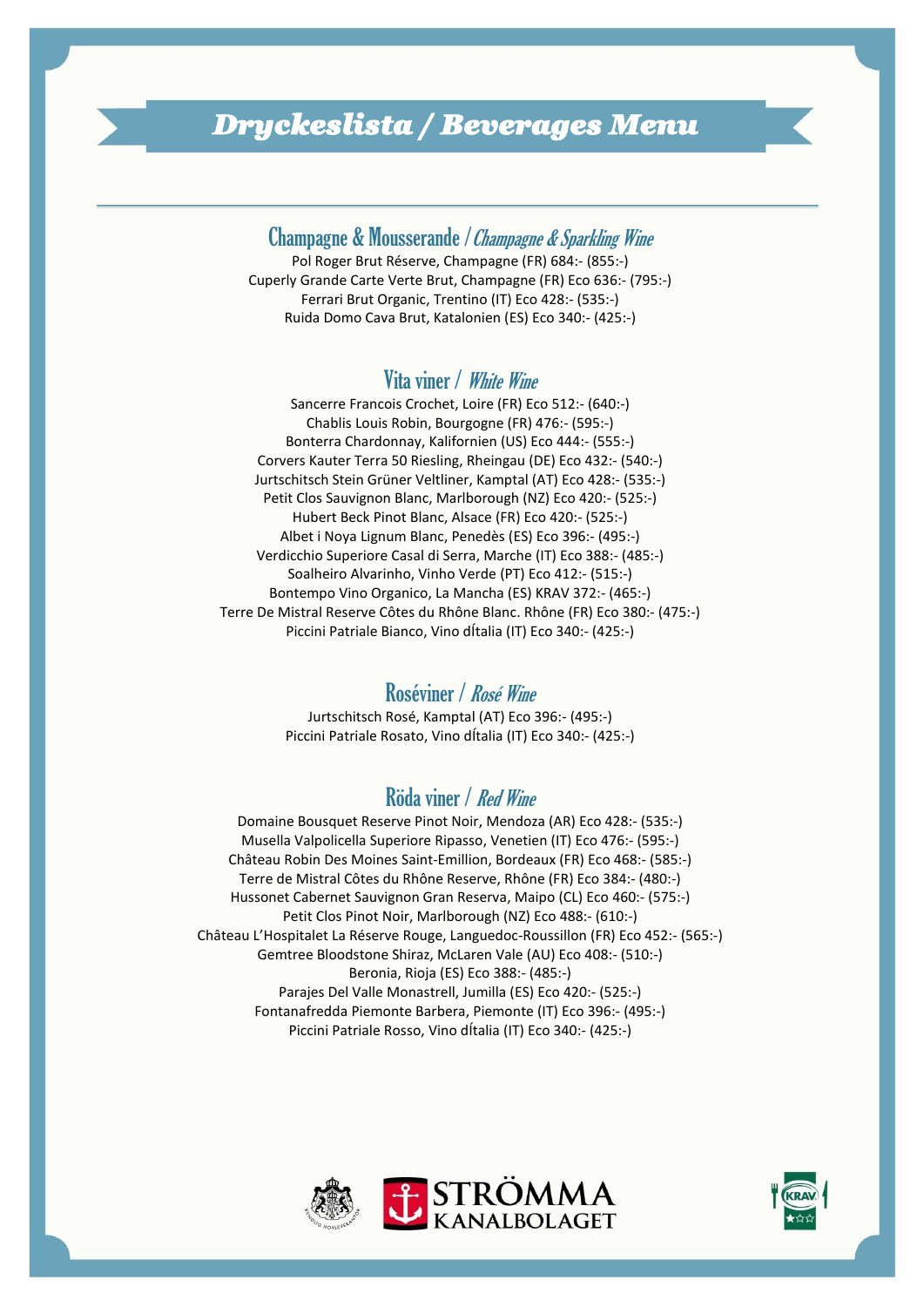# *Dryckeslista /Beverages Menu*

#### Dessertviner (6 cl) / Dessert Wine

Calvet Limited Release Sauternes, Bordeaux (FR) 88:- (110:-) Tokaj Late Harvest (HU) 88:- (110:-) Bricco Quaglia d´Asti, Piemonte (IT) 72:- (90:-) KWV Muscadel Red, Western Cape (ZA) 72:- (90:-)

#### Alkoholfritt / Non-alcoholic

Barrels Drums Chardonnay Sparkling, 75 cl 0%, Bordeaux (FR) 192:- (215:-) Natuero Red, 37,5 cl 0,5% (ES) 98:- (110:-) Natuero White, 37,5 cl 0,5% (ES) 98:- (110:-) Lemonaid lime, 33 cl, Eco 40:- (45:-) Gin & Tonic alkoholfri, 27,5 cl, 40:- (45:-) Rescued Äpple, 27 cl, 56:- (63:-) Rudenstams Mousserande Vitvinbärsdryck, 33 cl, 56:- (63:-)

## Apéritif & Bitters

Amaro Averna 21:- (26:-) Pernod 21:- (26:-) Fernet Branca 22:- (28:-)

#### Snaps (pris per cl) / *(price per cl)*

Norrlands, Hallands Fläder, Skåne Akvavit, O.P. Anderson 21:- (26:-)

#### Likörer (pris per cl) / *Liqueurs (price per cl)*

Bailey's Irish Cream 18:- (23:-) Kahlúa 18:- (23:-) Carlshamns Flaggpunsch 18:- (23:-) Drambuie 21:- (26:-) Xanté Poire au Cognac 21:- (26:-)

### Cognac, Calvados, Rom & Whisky (pris per cl) /(price per cl)

Grönstedts Monopol 22:- (28:-) Boulard Grand Solage 22:- (28:-) Havana Club 7 YO 22:- (28:-) Famous Grouse 21:- (26:-) Glenlivet 12 YO 25:- (31:-)

Drinkar 4 cl 96:- (120:-)